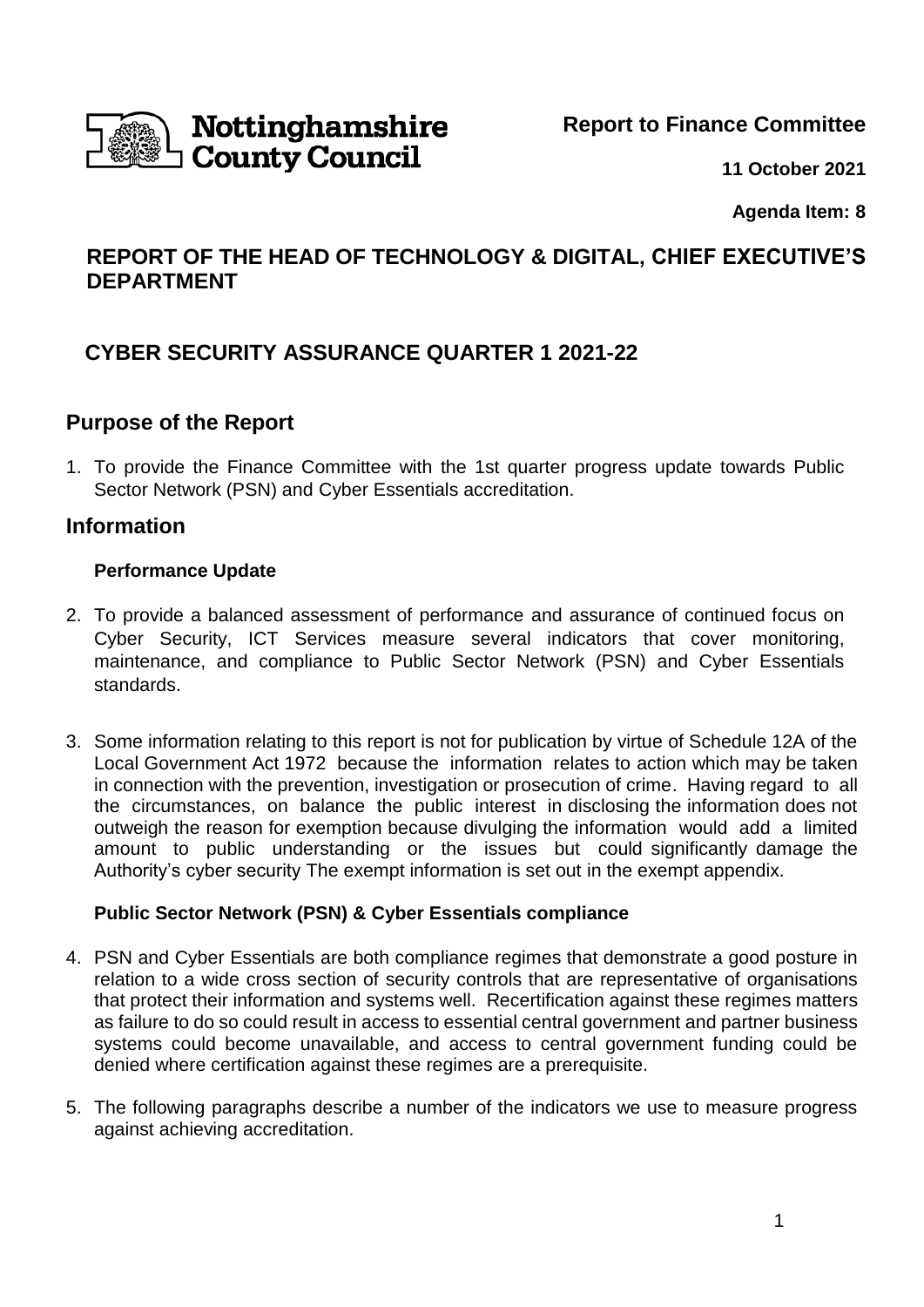#### **Successful cyber-attacks/cyber breaches**

- 6. This indicator measures how successful external threat actors are at attacking the Council's systems. A cyber-attack/breach is where an external threat actor attacks NCC and is defined as successful when it impacts the Confidentiality, Integrity or Availability (CIA) of systems or information. This means direct business or service user impact and require significant resources or systems downtime to resolve, or an investigation or fine from the Information Commissioner's Office (ICO).
- 7. Examples include attacks resulting in systems being unavailable, data being altered by a threat actor or a threat actor obtaining data/documents/information marked OFFICIAL or OFFICIAL-SENSITIVE as a result of an attack. It does not include obtaining a user's password by nefarious means (such as phishing/spear phishing attacks) unless this leads to a successful attack as described in paragraph 6. Also excluded are spam/malware/viruses that do not lead to a successful breach of CIA. As defined, successful cyber-attacks are very rare.

#### **Servers without anti-virus**

- 8. This KPI measures the number of servers that do not have anti-virus client installed. The anti-virus client protects servers against many different types of malware including ransomware. Servers missing this protection are at far greater risk of being compromised in a successful cyber-attack, or of being used as part of a wider cyber-attack against other council systems than those with the anti-virus client present.
- 9. All servers that support the Council's anti-virus software should have it installed at build as the potential impact from not running the anti-virus client is high, so the tolerance threshold is low.

#### **Workstations without anti-virus**

- 10.This KPI measures the number of workstations (end user devices including tablets/laptops/desktops) that do not have anti-virus installed. The anti-virus client protects workstations against many different types of malware. Workstations missing this protection are at a far great risk of being compromised in a successful cyber-attack as part of the normal daily work of staff checking email and using the internet. A successful attack could be used to steal credentials and allow business critical data to be stolen, modified, or deleted.
- 11.All workstations that support NCC's anti-virus software should have that software installed and working.

#### **Servers with unpatched vulnerabilities**

12.This KPI measures the number of servers with unpatched vulnerabilities. Vulnerabilities are flaws in software code that can be exploited to make the software work in unintended ways. For example, by granting access to an application even when the password is wrong or allowing a virus to be installed and run leading to a successful cyber-attack. Vulnerabilities are involved in such a high proportion of successful cyber-attacks that the National Cyber Security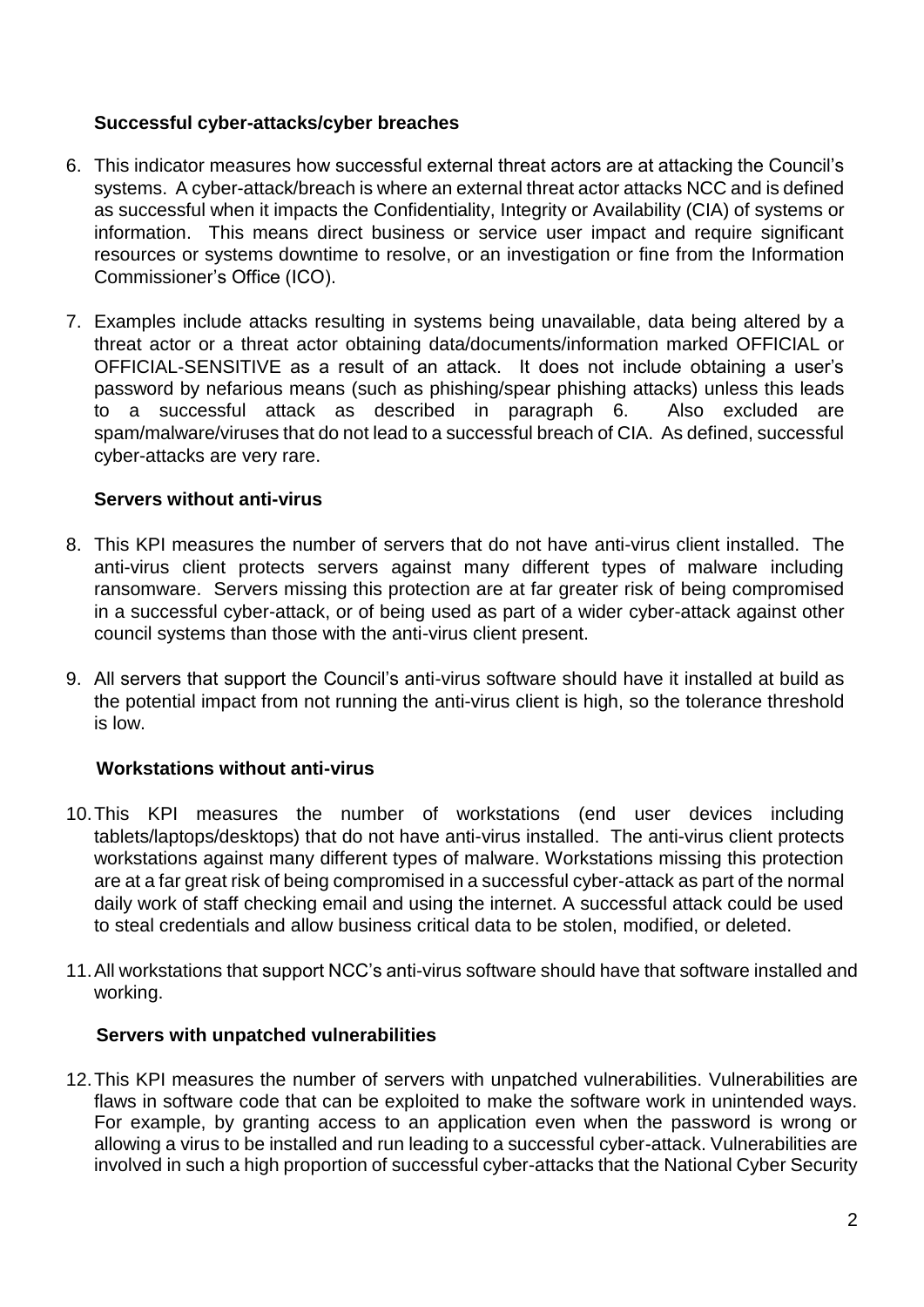Centre (NCSC) state that "…patching remains the single most important thing you can do to secure your technology, and is why applying patches is often described as 'doing the basics'.

#### **Workstations with unpatched vulnerabilities**

13.This KPI measures the number of workstations with unpatched vulnerabilities. Vulnerabilities are flaws in software code that can be exploited to make the software work in unintended ways. For example, by granting access to an application even when the password is wrong or allowing a virus to be installed and run leading to a successful cyber-attack.

#### **Other Options Considered**

14.No other options have been considered in this report.

#### **Reason/s for Recommendation/s**

15.To provide continual assurance of ICT's Operational performance against an agreed set of understandable and measurable criteria.

## **Statutory and Policy Implications**

16.This report has been compiled after consideration of implications in respect of crime and disorder, data protection and information governance finance, human resources, human rights, the NHS Constitution (public health services), the public sector equality duty, safeguarding of children and adults at risk, service users, smarter working, sustainability and the environment and where such implications are material they are described below. Appropriate consultation has been undertaken and advice sought on these issues as required.

## **RECOMMENDATION**

That the contents of the report be noted and a further report for the next quarter be brought to a future meeting of the Committee.

#### **Paul Martin**

**Head of Technology & Digital, Finance, Infrastructure and Improvement**

**For any enquiries about this report please contact:**

Paul Martin on 0115 977 5722

#### **Constitutional Comments (KK 30/09/2021)**

17.The proposals in this report are within the remit of the Finance Committee.

#### **Financial Comments [RWK 30/09/2021]**

18.There are no specific financial implications arising directly from the report.